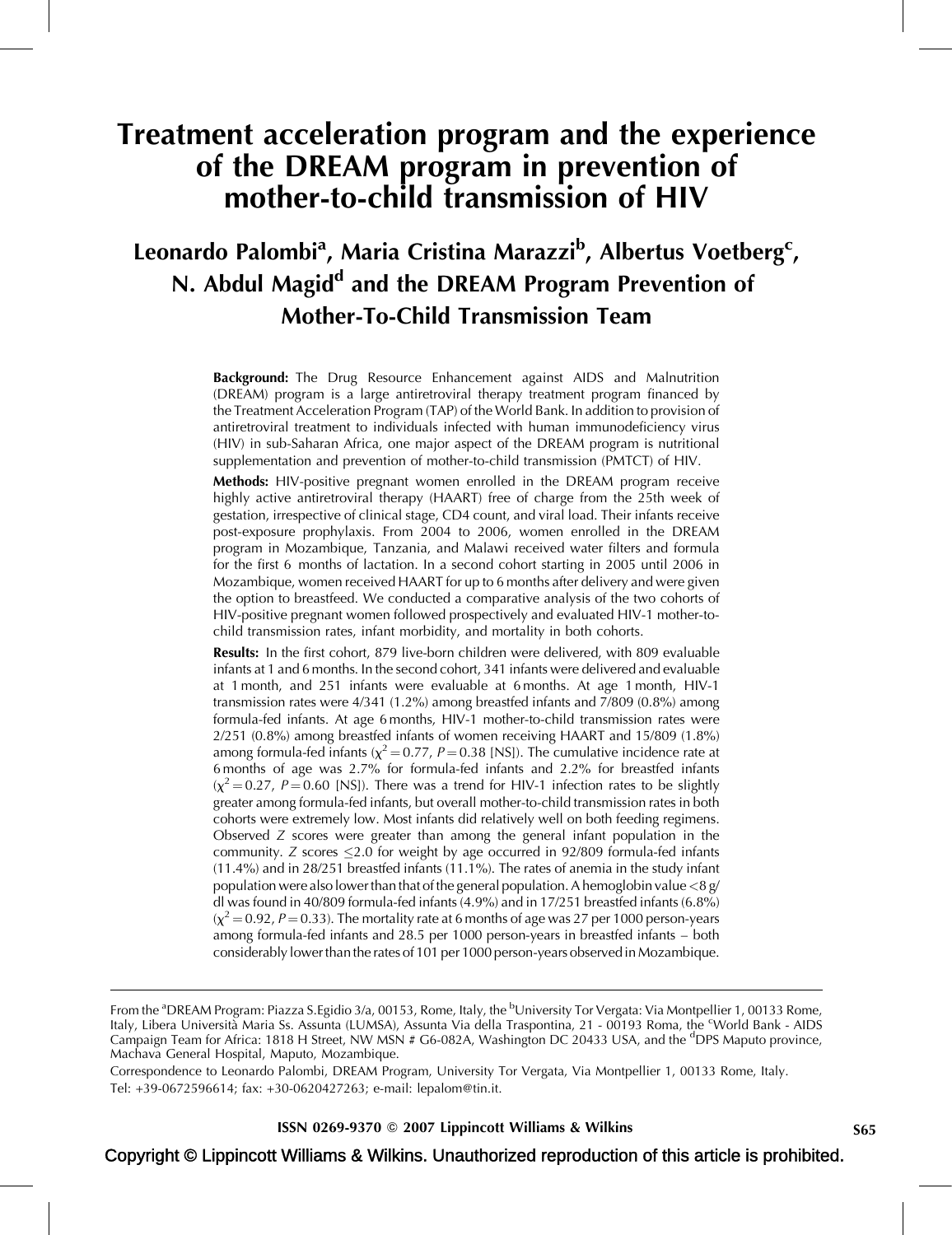Conclusions: The DREAM HIV-1 PMTCT protocol was safe and efficacious in reducing transmission in infants of 1 and 6 months of age. Results were comparable to those from developed countries. Breastfeeding among HIV-1 infected mothers receiving HAART posed no additional risk of late postnatal HIV-1 transmission to the infant by 6 months of age. 2007 Lippincott Williams & Wilkins

AIDS 2007, 21 (suppl 4):S65–S71

### Keywords: breastfeeding, DREAM Program, HIV, mother-to-child transmission, treatment acceleration program (TAP)

## Background

The Regional HIV/AIDS Treatment Acceleration Program (TAP) is a World Bank (International Development Association [IDA]) grant-financed program comprising five grant agreements between the IDA and the governments of Mozambique, Ghana, and Burkina Faso, and the United Nations Economic Commission for Africa (UNECA) and the World Health Organization (WHO) for a combined total amount of US\$ 60 million. The project was approved by the Board of Directors on 17 June 2004 and the five Development Grant Agreements became effective onvariousdatesbetween22November2004and25March 2005. This project was inspired by an initial hesitance of some governments to provide antiretroviral treatment in the face of many technical, financial, and sustainability issues. The primary goal of the project was to pilot strategies for strengthening each country's capacity to scale up comprehensive human immunodeficiency virus (HIV)/acquired immunodeficiency syndrome (AIDS) programs providing care and treatment in an effective, affordable, and equitable manner. Over a 3-year period, TAP is financing three project components: testing approaches for scaling up service delivery for HIV/AIDS care and treatment; strengthening institutional capacity for HIV/AIDS care and treatment; facilitating information sharing among the TAP countries and technical learning at the regional level. Care and treatment components in the TAP project are provided through partnerships between each government and 'Implementing Partners'. A faith-based organization, the Community of Sant'Egidio is one of three implementing partners in Mozambique, along with Health Action International and Pathfinder. Sant'Egidio is responsible for the Drug Resource Enhancement against AIDS and Malnutrition Programme (DREAM). The basic structure oftheDREAM programisdescribedelsewhere [\[1\]](#page-5-0).Table1 shows details of the package supplied by the DREAM program and a brief list of activities undertaken.

# Introduction

In Mozambique today, with TAP support, the DREAM program monitors and provides assistance to more than 15 000 HIV-positive people, a significant portion of whom enrolled during the past 2 years. More than 50% of the cohort are receiving highly active antiretroviral therapy (HAART), and the remaining 7000 enrolled patients are expected to begin treatment in the next 3 years. The experience of recent years has highlighted that it is both feasible and cost-effective to administer HAART in Africa [\[2\].](#page-5-0) The program has demonstrated that there are many special circumstances that should be taken into consideration in managing patients from lowincome settings. The additional burden of disease – including malnutrition, tuberculosis, anemia, malaria, and parasitosis – aggravates HIV disease itself [\[3,4\]](#page-5-0) and in many cases appears to accelerate mortality, both in children and in adults [\[5–7\].](#page-5-0) It appears that western guidelines for initiation of antiretroviral treatment in HIV-positive patients do not take into account the background morbidity common in African countries, and initiation of treatment at higher strata of CD4 counts and in patients with lower body mass index may be warranted [\[8\]](#page-5-0). Facilitating delivery of antiretroviral care continues to be a major priority of DREAM, but several challenges remain.

With the development of treatment protocols for HIVpositive patients in Africa, it became evident that one of the main areas of focus of the DREAM program should include prevention of mother-to-child transmission (PMTCT) of HIV. Despite the proven efficacy of

#### Table 1. The Drug Resource Enhancement against AIDS and Malnutrition (DREAM) package.

A nationwide public health program that encourages cooperation between faith-based and local non-governmental organizations, the DREAM program provides a full package of care free of charge, including:

- Education and social support<sup>a</sup>
- Voluntary counselling and testing
- Highly active antiretroviral therapy (HAART) since late February 2002
- Treatment of opportunistic infections, sexually transmitted diseases, and malaria
- Nutritional evaluation and supplementation
- Laboratory diagnostic support including measures of viral load and CD4 cell subsets
- Mother-and-child HIV prevention and care
- Home care
- Information technology and data management
- Operational research

<sup>&</sup>lt;sup>a</sup>Training courses are provided locally and internationally for Medical Doctors, technicians, biologists, nurses, social workers, and activists.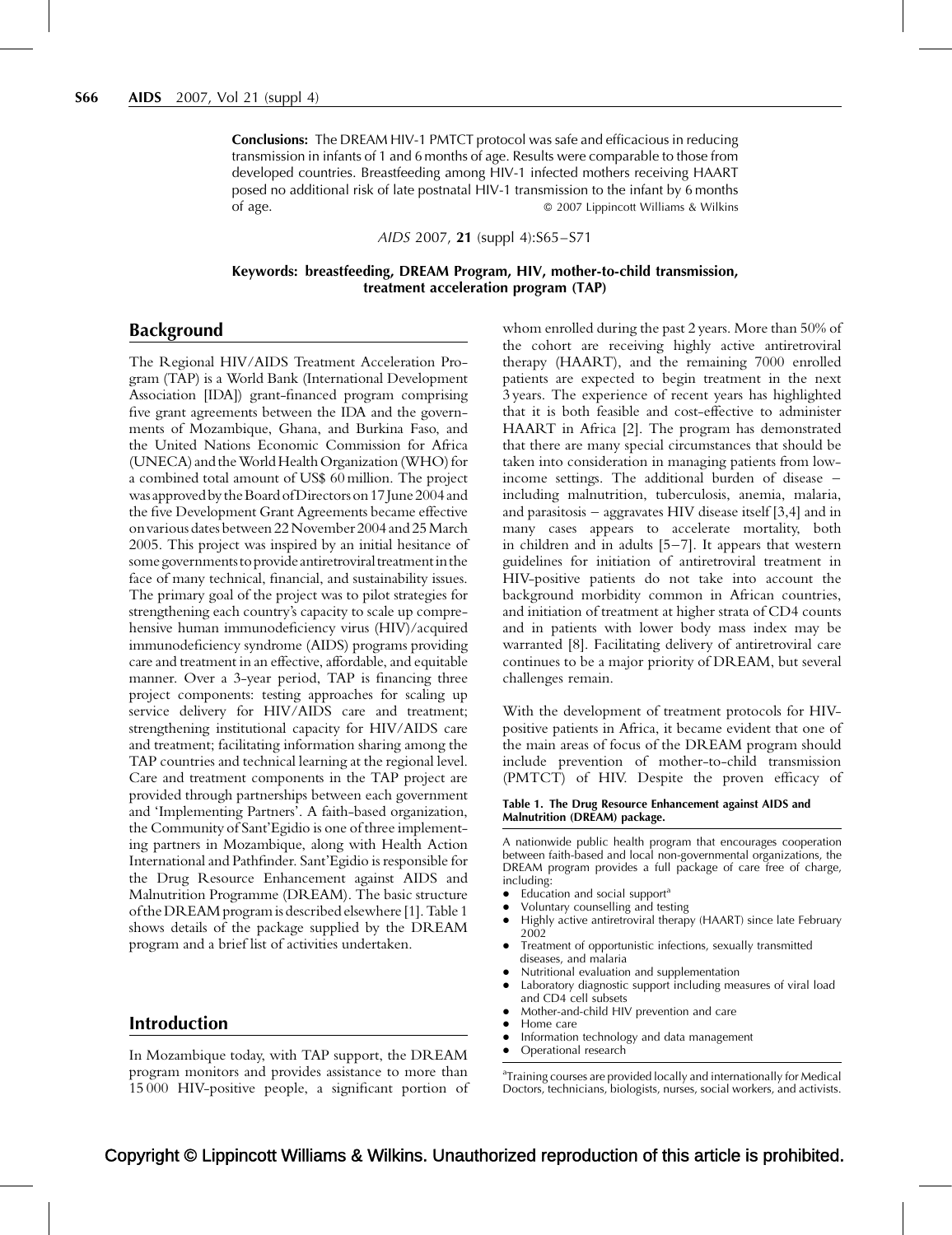antiretroviral drugs in the interruption of HIV-1 transmission, there remain significant barriers to the implementation of PMTCT [\[9–11\],](#page-5-0) including very limited access to health centers (in Africa, quite frequently, access is less than 50%), high refusal rates for HIV testing, and high rates of drop out from prenatal care. In addition, there remains the problem of development of increased viral resistance mutations with the regimens locally available, particularly with the use of nevirapine-based HAART regimens [\[12\],](#page-5-0) all of which are a threat to succeeding pregnancies and the prospect of future treatment for mothers and infants [\[13,14\].](#page-5-0) There are also the issues of breastfeeding and HIV transmission: breastfeeding, although conferring significant protection from infant mortality, has a significant risk of transmission of HIV. Finally, many PMTCT programs fail to provide continuing treatment and care to mothers. It is difficult to have to tell a woman that she can avoid transmitting the infection to her child, but that little can be done for her own health. Under these circumstances, the refusal rates and no-return rates for those who are tested remain high. Nevertheless, in our experience, when proposals to protect the unborn child are accompanied byan immediate offerof treatment to the mother, outcomes improve significantly.

In order to circumvent these issues, the DREAM program opted for the administration of HAART to all HIV-positive pregnant women irrespective of their virologic, immunologic, and clinical status. The results are very encouraging: we observed significant patient adherence (81%), extremely low rates of transmission of HIV from mother to child for women who completed the full treatment protocol (1.4–3.8%), and significant reduction in the presence of mutations associated with antiretroviral resistance [\[8,15,16\].](#page-5-0) When the DREAM PMTCT program was initiated, in conjunction with antiretrovirals and nutritional supplementation, formula and water filters were distributed for the first 6 months of life. However, it soon became clear that this approach, although very effective [\[8\]](#page-5-0), was technically difficult and extremely expensive. In practice, 6 months of formula feeding was as costly as 6 months of HAART, presenting an insurmountable stumbling block for scaling up the intervention. Therefore, we conducted a comparative analysis of breast milk characteristics among women treated or not treated with antiretroviral drugs during lactation. Results demonstrated that the risk of detectable breast milk viremia was four times greater in untreated women. Detectable levels of HIV RNA were noted only in a low proportion of women receiving HAART, suggesting a powerful protective impact of treatment [\[17,18\]](#page-5-0) (Figure 1). Given these results and the difficulties of formula feeding, patients enrolled in our program were subsequently offered the choice of breastfeeding, with continuation of maternal HAART for 6 months after delivery. In order to validate our results, we compared data on the safety and efficacy of formula feeding of infants in the first 6 months of age in preventing late



Fig. 1. Risk of detectable HIV-1 levels in breast milk among women not receiving (dark bars) or receiving (lighter bars) HAART after pregnancy. Odds ratios: 4.8 (confidence limits 1.7, 13.6) at delivery; 11.7 (confidence limits 3.9, 34.1) at 7 days. Delivery: OR = 4.8 (CL: 1.7-13.6); 1 Week: OR = 11.7 (CL: 3.9-34.1). Non- HAART Group A; HAART Group B.

postnatal transmission of HIV against the safety and efficacy of exclusive breastfeeding by HIV-positive mothers continuing HAART for 6 months postnatally.

# Methods

A description of the DREAM program structure and laboratory diagnostic methodology for PMTCT has been reported previously [\[1,19\]](#page-5-0). We compared infant morbidity, mortality, and HIV transmission rate data from two prospective observational cohorts of pregnant women enrolled in the DREAM program over time. The first cohort consisted of women who were given supplementary formula and water filters for use during the first 6 months after delivery. The second cohort consisted of women who were given the option to take HAART during the first 6 months postpartum and to breastfeed exclusively, following implementation of the new DREAM protocol guidelines. Rates of mother-to-child transmission of HIV-1 were compared in the two cohorts at the 1st and 6th months of life, in addition to infant morbidity parameters such as anemia and malnutrition and mortality rates.

Statistical analysis included confidence limits exact test, Student's t-test, Levine's F test,  $\chi^2$ , odds ratio and Mante–Haentzel adjustment for odds ratio.

# Results

### Cohort 1

The first cohort consisted of pregnant patients enrolled between January 2004 and December 2006 in Mozambique, Malawi, and Tanzania. In this cohort, 879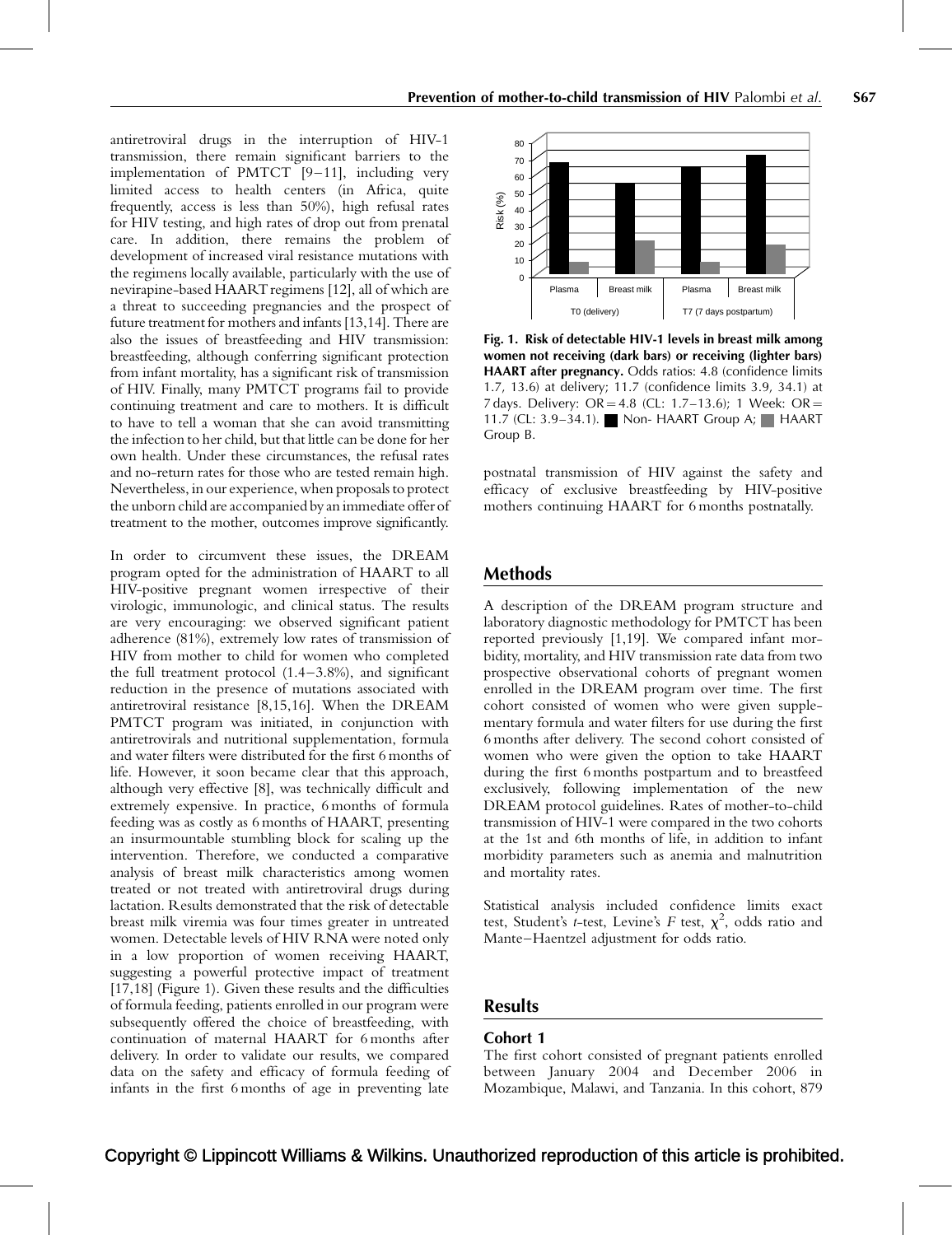|                                 | Month 1           |                          |                | Month 6           |                          |                |
|---------------------------------|-------------------|--------------------------|----------------|-------------------|--------------------------|----------------|
|                                 | $HIV +ve (%)$     | $HIV -ve (%)$            | Total observed | $HIV + ve (%)$    | $HIV -ve (%)$            | Total observed |
| <b>Breastfeeding</b><br>Formula | 4 (1.2)<br>7(0.8) | 337 (99.4)<br>802 (99.2) | 341<br>809     | 2(0.8)<br>15(1.8) | 249 (99.2)<br>794 (98.2) | 251<br>809     |

Table 2. Breastfeeding compared with formula feeding and rates of transmission of HIV-1 from mother-to-child at the 1st and 6th months of life.

live-born children were delivered after 914 pregnancies to women who agreed to participate in the DREAM program and completed the treatment protocol. There were 29 sets of twins, 33 stillborn deliveries, and 31 miscarriages. Women who were approached and refused to participate in the program comprised about 14% of the original cohort, and an additional 4% of women withdrew from the program during pregnancy. Of 879 infants, 40 were excluded from the analysis because maternal HAART was delivered for less than 1 month during pregnancy. An additional 30 infants (3.4%) died during the observation period and were excluded from the analysis because a definitive HIV diagnosis was not available.

### Cohort 2

The second cohort included pregnant patients enrolled from August 2005 to July 2006 in Mozambique. In this cohort, 341 infants were born to women who enrolled in the DREAM programme. Patient refusal to participate in this cohort was 11.1% of the approached patients; an additional 2.5% of women withdrew from the program during pregnancy. Follow-up is still under way in this cohort; to date, 251 of the 341 infants with data available in the 1st month of life have completed 6 months of follow-up. In addition, 7/341 infants (2.1%) died between the two periods and 21 (6.2%) have been lost to follow-up, including two infants who tested HIV positive in the 1st month of life.

Table 2 shows HIV mother-to-child transmission rates observed at the 1st and 6th months of life in both cohorts. In infants aged 1 month, HIV-1 transmission rates were 4/341 among breastfed infants (1.2%) and 7/809 (0.8%) among formula-fed infants. In infants aged 6 months, HIV-1 mother-to-child transmission rates were 2/251 (0.8%) among breastfed infants of women receiving HAART (for the 251 infants with 6 month follow-up data, nearly 74% of the cohort) and 15/809 (1.8%) among formula-fed infants  $(\chi^2 = 0.77,$  $P = 0.38$  [NS]). Of interest, HIV-1 infection rates were greater among formula-fed infants. The plausible explanation for this finding is that many women in the formula arm were probably delivering a mixed feeding regimen consisting partly of breast milk and partly of formula. As seen in Tables 3 and 4, the cumulative incidence rate at 6 months of age was 2.7% for formula-fed infants and 2.2% for breastfed infants  $(\chi^2 = 0.27, P = 0.60$  [NS]).

Maternal HAART during gestation combined with either of the feeding regimens after delivery was very potent in reducing the risk of acquisition of HIV. Among formula-fed infants, assuming a 25% overall rate of mother-to-child transmission of HIV, the reduction in risk of acquisition of HIV at 1 month of age was 96.4%. Assuming a late postnatal transmission rate of 15%, the reduction in risk of acquiring HIV was 88% at 6 months of age. In the breastfed cohort, using the same assumptions, the reduction in risk of acquiring HIV was 95.2% at 1 month and 94.7% at 6 months of age.

Most infants did relatively well on both feeding regimens, and observed Z scores were greater than that of the general infant population in the community. Z scores  $\leq$  2.0 for weight by age occurred in 92/809 formula-fed infants (11.4%) and in 28/251 breastfed infants (11.1%). The rates of anemia in the infant population in both groups were also lower than in the general population [\[20\]](#page-5-0). A hemoglobin value less than 8 g/dl was found in 40/809 formula-fed infants  $(4.9\%)$  and in 17/251 breastfed infants (6.8%) ( $\chi^2$  = 0.92, P = 0.33 [NS]). Infant mortality rates were similar for both cohorts.

Table 3. Incidence of HIV-1 in tested children at ages 1 month and 6 months.

|                          | 1 Month    | 6 Months   | Cumulative<br>incidence rate |
|--------------------------|------------|------------|------------------------------|
| Formula-fed infants      |            |            |                              |
| $HIV+$                   | 7(0.9)     | 15(1.8)    | 22(2.7)                      |
| $HIV -$                  | 802 (99.1) | 794 (98.2) | 787 (97.3)                   |
| Total                    | 809 (100)  | 809 (100)  | 809 (100)                    |
| <b>Breastfed infants</b> |            |            |                              |
| $HIV+$                   | 4(1.2)     | 2(0.8)     | 6(2.2)                       |
| $HIV -$                  | 337 (99.1) | 249 (98.2) | 266 $(97.8)^a$               |
| Total                    | 341 (100)  | 251 (100)  | 266 $(100)^a$                |

Values are number (%).

<sup>a</sup>Person/semester for the observed population.

Table 4. Incidence of mother-to-child transmission of HIV-1 over time.

|                              | Incidence (95% confidence limit)                |                                                 |  |  |
|------------------------------|-------------------------------------------------|-------------------------------------------------|--|--|
| Time                         | Formula-fed                                     | <b>Breastfed</b>                                |  |  |
| 1 Month<br>6 Months<br>Total | 0.9(0.3, 1.8)<br>1.8(1.0, 3.0)<br>2.7(1.7, 4.1) | 1.2(0.3, 3.0)<br>1.8(0.1, 2.8)<br>2.0(0.6, 3.8) |  |  |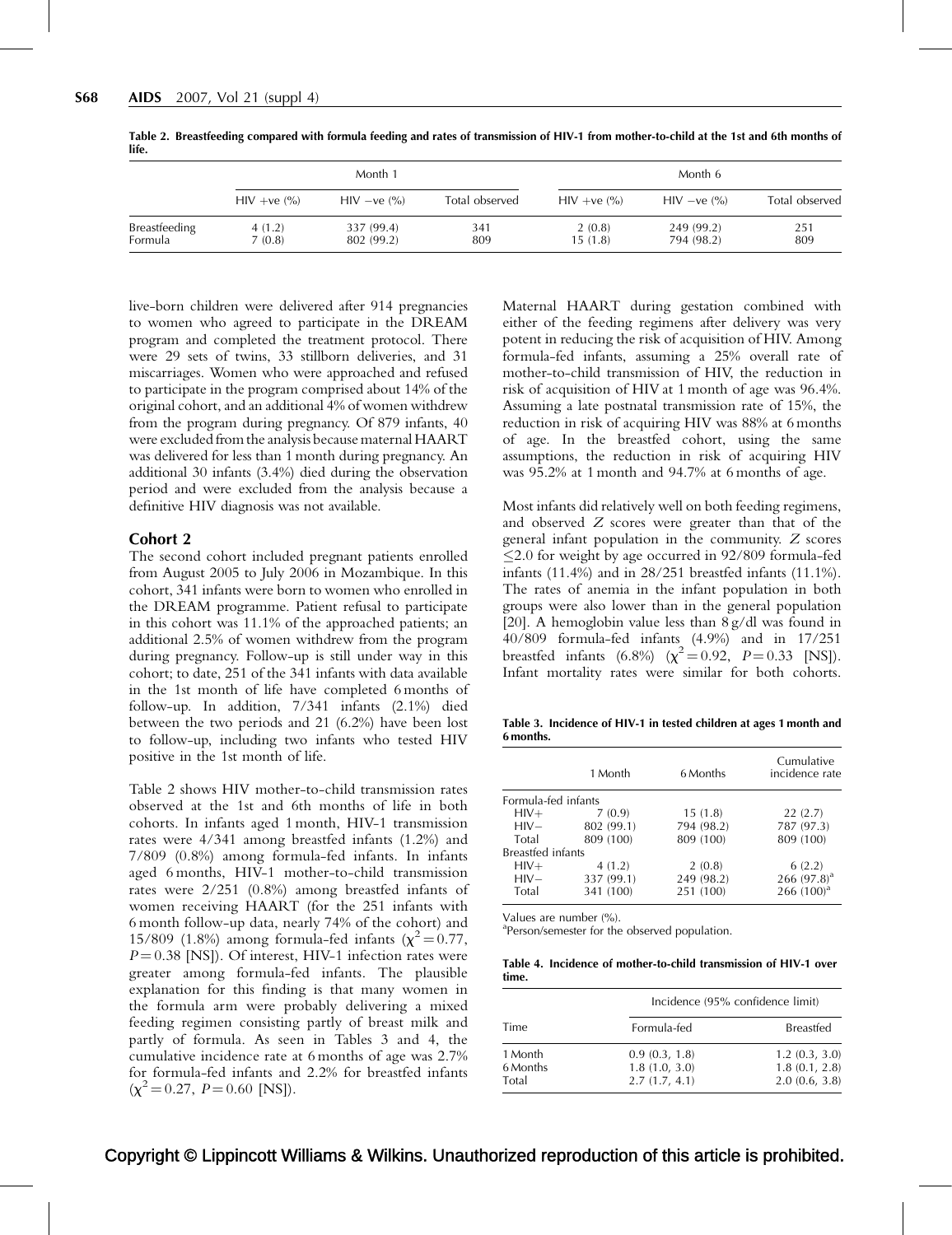The mortality rate at 6 months of age was 27 per 1000 person-years among the formula-fed infants and 28.5 per 1000 person-years among breastfed infants – notably lower than the rate of 100 per 1000 person-years observed in Mozambique [\[21\]](#page-5-0).

# **Discussion**

Delivery of a comprehensive approach to care in the DREAM program has proved very successful, particularly within the context of HIV PMTCT. The retention rates of 80% or more among our cohorts demonstrate that provision of HAART treatment to pregnant women, along with nutritional supplementation, is a powerful way to enhance adherence to the program. Our data clearly demonstrate that decreasing the rates of transmission of HIV from mother to child in Africa to those reported by high-income countries [\[22\]](#page-6-0) is feasible, efficacious, safe, and highly achievable even in the poorest of settings. Prenatal administration of HAART, starting as early as 25 weeks of gestation in our program, was highly tolerable and was safe for mothers, as reported previously [\[8,19\]](#page-5-0). Nevertheless, a post-delivery PMTCT strategy remains crucial for further prevention of late postnatal transmission. Even if the impact of pre- and perinatal interventions is high, the lack of a post-delivery strategy will nullify or significantly reduce the sustainability of results [\[23–27\].](#page-6-0) The rate of postnatal transmission of HIV-1 seems to be greatest in the first 6 months of life, although transmission may also occur after this time [\[28,29\]](#page-6-0). Although we achieved a significant reduction in mother-to-child transmission of HIV and a very low rate of adverse events by providing infant feeding formula, the implementation of this strategy is very difficult because of cost and reliability (the likelihood that women will mix breastfeeding and formula). In our cohort, the use of portable water filters reduced the incidence of gastrointestinal diseases in infants so that excess mortality was not observed (data not shown). Other studies from sub-Saharan Africa demonstrate benefits in reduction of gastroenteritis with breastfeeding alone (without maternal HAART) that apparently outweigh the risks of HIV transmission [\[30,31\]](#page-6-0).

Our data indicate that the provision of HAART to mothers during the first 6 months of breastfeeding is feasible and highly successful in reducing late postnatal mother-to-child transmission of HIV. This strategy was actually slightly more effective in reducing HIV transmission than formula itself, most probably because women provided mixed feeding when formula was available. Among the breastfed infants, less than 1% of transmissions occurred beyond 6 months of age, in comparison with an additional 2% at 6 months in the formula-fed population. Cumulative HIV-1 transmission rates of 2.7% and 2.2% at 6 months of age among

formula-fed or breastfed infants are extraordinarily low and unusual in the general African setting, and we have demonstrated that this is achievable.

Our population did well with both feeding strategies, with low rates of infant malnutrition as demonstrated by lower rates of  $Z$  scores  $\leq$ 2 than were observed in the general population. There were also lower rates of anemia, with only 5% of infants in the formula arm and 7% in the breastfed arm having hemoglobin values less than 8 g/dl. Anemia is a significant problem in malariaprone Mozambique, with much greater rates observed in the general pediatric population [\[20\]](#page-5-0). The fact that mortality rates in both cohorts were only 25–33% of the reported rates for the country demonstrate the success of the program in improving overall health care and health outcomes.

There are limitations to our study, given the temporal difference between the two cohorts. Nevertheless, even if perinatal transmission rates were declining for reasons unrelated to our intervention, our data indicate that breastfeeding in association with maternal HAART appears to be superior to formula feeding. Another difference is that the first cohort included patients recruited from Malawi and Tanzania, whereas the second cohort was exclusively from Mozambique. Although there could be potential differences in viral subtypes among different regions, the majority of patients in the first cohort were from Mozambique. The third limitation is the smaller number of patients in the second cohort than in the first, and the fact that not all 341 patients had reached the second time-point. Nevertheless, patients continue to be enrolled in the DREAM program, and provision of HAART to mothers during gestation is also continuing. In the future, data from an extremely large group of patients will be available for analysis. However, given the extraordinary findings of extremely low transmission rates among breastfeeding women receiving HAART, and the fact that there are data from a sizeable number of patients, we have chosen to report available results.

In summary, at sites established in Mozambique, Malawi, and Tanzania, the significant success of the DREAM initiative in the overall reduction of HIV-1 transmission rates to levels very similar to those reported in highincome countries reflects the effectiveness of the comprehensive approach delivered by the DREAM and TAP programs. In our experience, four cornerstones are needed to enable the transition from an emergency phase to developing an integrated phase in the struggle against AIDS in Africa. First, there is the need for a system to monitor adherence and the patient's immunologic and virologic status. Secondly, there is great need for implementation of a health education system with involvement of the patient in the treatment process, and availability of formative and review courses for personnel.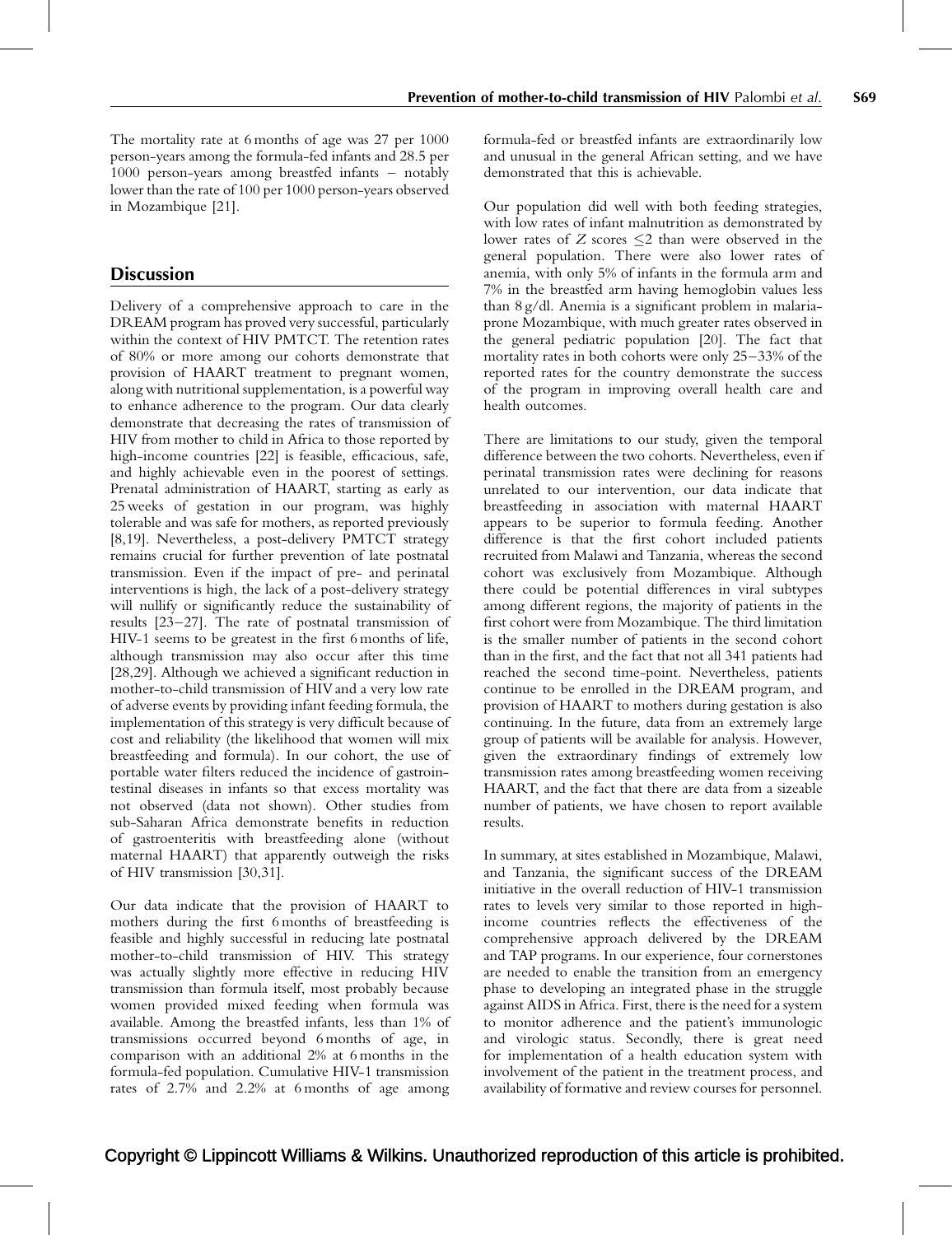<span id="page-5-0"></span>Thirdly, there must be widespread use of antiretroviral treatment for the prevention of HIV, with special attention paid to vertical transmission and protection of HIV-negative partners in serodiscordant couples. Lastly, there is an overwhelming need for a new generation of health centers equipped with the necessary human resources, communication, and coordination technologies, with the ability to mobilize large numbers of patients. This new structure of delivery of care offers a comprehensive system that is explicitly designed for the African environment and is capable of offering more suitable treatment to patients. This is a system based on equity and sustainability that strives for prevention and treatment of disease.

## Acknowledgements

The following are the members of the Dream Program PMTCT Team: Michelangelo Bartolo (S. Giovanni Hospital, Informatic Unit, Rome, Italy); Piero Bestagini, Gabriella Bortolot, Paola Germano, Massimo Magnano San Lio, Graziella Tintisona (Community of Sant'Egidio, Rome, Italy); Ersilia Buonomo, Anna Maria Doro-Altan, Giuseppe Liotta, Sandro Mancinelli, Paola Scarcella, (University Tor Vergata, Rome, Italy); Giovanni Guidotti (National Institute of Health, Rome, Italy); Karin Nielsen-Saines (University of California Los Angeles, USA).

Disclaimer: The production of this special Supplement was supported by the World Bank, the Joint United Nations Programme on HIV/AIDS and the World Health Organization. The findings, interpretations and conclusions presented in this paper do not necessarily reflect the views of these institutions or their constituent agencies or governments.

### References

- 1. Marazzi MC, Guidotti G, Liotta G, Palombi L. DREAM: an integrated faith-based initiative to treat HIV/AIDS in Mozambique, case study. Perspectives and practice in antiretroviral treatment. Community of Sant' Egidio and Geneva: World Health Organization; 2005. Available at: [http://www.who.int/hiv/pub/](http://www.who.int/hiv/pub/casestudies/mozambiquedream.pdf) [casestudies/mozambiquedream.pdf.](http://www.who.int/hiv/pub/casestudies/mozambiquedream.pdf)
- 2. Goldie SJ, Yazdanpanah Y, Losina E, Weinstein MC, Anglaret X, Walensky RP, et al. Cost-effectiveness of HIV treatment in resource-poor settings – the case of Cote d'Ivoire.  $N$  Engl J Med 2006; 355:1141–1153.
- 3. Walker AS, Mulenga V, Sinyinza F, Lishimpi K, Nunn A, Chintu C, Gibb DM, the CHAP Trial Team. Determinants of survival without antiretroviral therapy after infancy in HIV-1-infected **Zambian children in the CHAP Trial.** J Acquir Immune Defic Syndr 2006; 42:637–645.
- 4. Bronzan RN, Taylor TE, Mwenechanya J, Tembo M, Kayira K, Bwanaisa L, et al. Bacteremia in Malawian children with severe malaria: prevalence, etiology, HIV coinfection, and outcome. J Infect Dis 2007; 195:895–904.
- 5. Minga A, Danel C, Abo Y, Dohoun L, Bonard D, Coulibaly A, et  $\overline{a}l$ , the ANRS 1220 Study Group. Progression to WHO criteria for antiretroviral therapy in a 7-year cohort of adult HIV-1 seroconverters in Abidjan, Cote d'Ivoire. Bull World Health Organ 2007; **85**:116-123.
- 6. Braitstein P, Brinkhof MW, Dabis F, Schechter M, Boulle A, Miotti P, et al., the Antiretroviral Therapy in Lower Income Countries (ART–LINC) Collaboration andART Cohort Collaboration (ART-CC) groups. Mortality of HIV-1-infected patients in the first year of antiretroviral therapy: comparison between low-income and high-income countries. Lancet 2006; 367: 817–824.
- 7. Newell ML, Coovadia H, Cortina-Borja M, Rollins N, Gaillard P, Dabis F. Mortality of infected and uninfected infants born to HIV-infected mothers in Africa: a pooled analysis. Lancet 2004; 364:1236–1243.
- 8. Palombi L. Oral Presentation, Meeting on ''Sustaining Treatment Costs: Who Will Pay?'' Co-hosted by WHO, UNAIDS, World Bank. Washington, November 27, 2006.
- 9. Temmerman M, Quaghebeur A, Mwanyumba F, Mandaliya K. Mother-to-child HIV transmission in resource poor settings: how to improve coverage? AIDS 2003; 17:1239-1242.
- 10. Stringer EM, Sinkala M, Stringer JS, Mzyece E, Makuka I, Goldenberg RL, et al. Prevention of mother-to-child transmission of HIV in Africa: successes and challenges in scaling-up a nevirapine-based program in Lusaka, Zambia. AIDS 2003; 17:1377–1382.
- 11. Marazzi MC, Germano P, Liotta G, Guidotti G, Louriero S, Gomes AD, et al. Implementation of antiretroviral triple therapy to prevent mother-to-child transmission: a public health approach in resource-limited settings. Eur J Pediatr 2007; [Epub ahead of print Jan 18].
- 12. Flys TS, Chen S, Jones DC, Hoover DR, Church JD, Fiscus SA, et al. Quantitative analysis of HIV-1 variants with the K103N resistance mutation after single-dose nevirapine in women with HIV-1 subtypes A, C, and D. / Acquir Immune Defic Syndr 2006; 42:610–613.
- 13. Lockman S, Shapiro RL, Smeaton LM, Wester C, Thior I, Stevens L, et al. Response to antiretroviral therapy after a single, peripartum dose of nevirapine. N Engl J Med 2007; 356:135–147.
- 14. Martinson NA, Ekouevi DK, Dabis F, Morris L, Lupodwana P, Tonwe-Gold B, et al. Transmission rates in consecutive pregnancies exposed to single-dose nevirapine in Soweto, South Africa and Abidjan, Cote d'Ivoire. J Acquir Immune Defic Syndr 2007; [Epub ahead of print Apr 12].
- 15. Marazzi MC, Bartolo M, Emberti Gialloreti L, Germano P, Guidotti G, Liotta G, et al. Improving adherence to highly active anti-retroviral therapy in Africa: the DREAM programme in Mozambique. Health Educ Res 2006; 21:34–42.
- 16. Bellocci MC, Forbici F, Palombi L, Gori C, Coelho E, Svicher C, et al. Subtype analysis and mutations to antiviral drugs in HIV-1 infected patients from Mozambique before initiation of antiretroviral therapy: results from the DREAM Programme. J Med Virol 2005; 76:452–458.
- 17. Giuliano M, Guidotti G, Andreotti M, Pirillo MF, Villani P, Liotta G, et al. Triple antiretroviral prophylaxis administered during pregnancy and after delivery significantly reduces breast milk viral load (a study within the Drug Resource Enhancement Against AIDS and Malnutrition Program). J Acquir Immune Defic Syndr 2007; 44:286–291.
- 18. Giuliano M, Guidotti G, Andreotti M, Liotta G, Cusato M, Marazzi MC, et al. Triple therapy during pregnancy and after delivery significantly reduces breastmilk viral load: a substudy of the DREAM program [abstract No. 727]. In: Abstracts of the 13th Conference on Retrovirus and Opportunistic Infections (CROI); 5–9 February 2006; Denver. p. 313.
- 19. Marazzi MC, Germano P, Liotta G, Guidotti G, Loureiro S, Da Cruz Gomes A, Valls Blazquez MC, Narciso P, Perno CF, Mancinelli S, Palombi, et al. Safety of nevirapine-containing ARV triple therapy regimens to prevent vertical transmission in an African cohort of HIV-1 infected pregnant women. HIV Medicine 2006; 7:338–344.
- 20. Dorenbaum A, Cunningham CK, Gelber RD, Culnane M, Mofenson L, Britto P, et al. Two-dose intrapartum/newborn nevirapine and standard antiretroviral therapy to reduce perinatal HIV-1 transmission: a randomized trial. JAMA 2002; 288:189–198.
- 21. Cartmell E, Natalal H, François I, Ferreira MH, Grahnquist L. Nutritional and clinical status of children admitted to the malnutrition ward, Maputo central hospital: a comparison of data from 2001 and 1983. / Trop Pediatr 2005 Apr; 51(2):102-1025. Epub 2005 Jan 26.